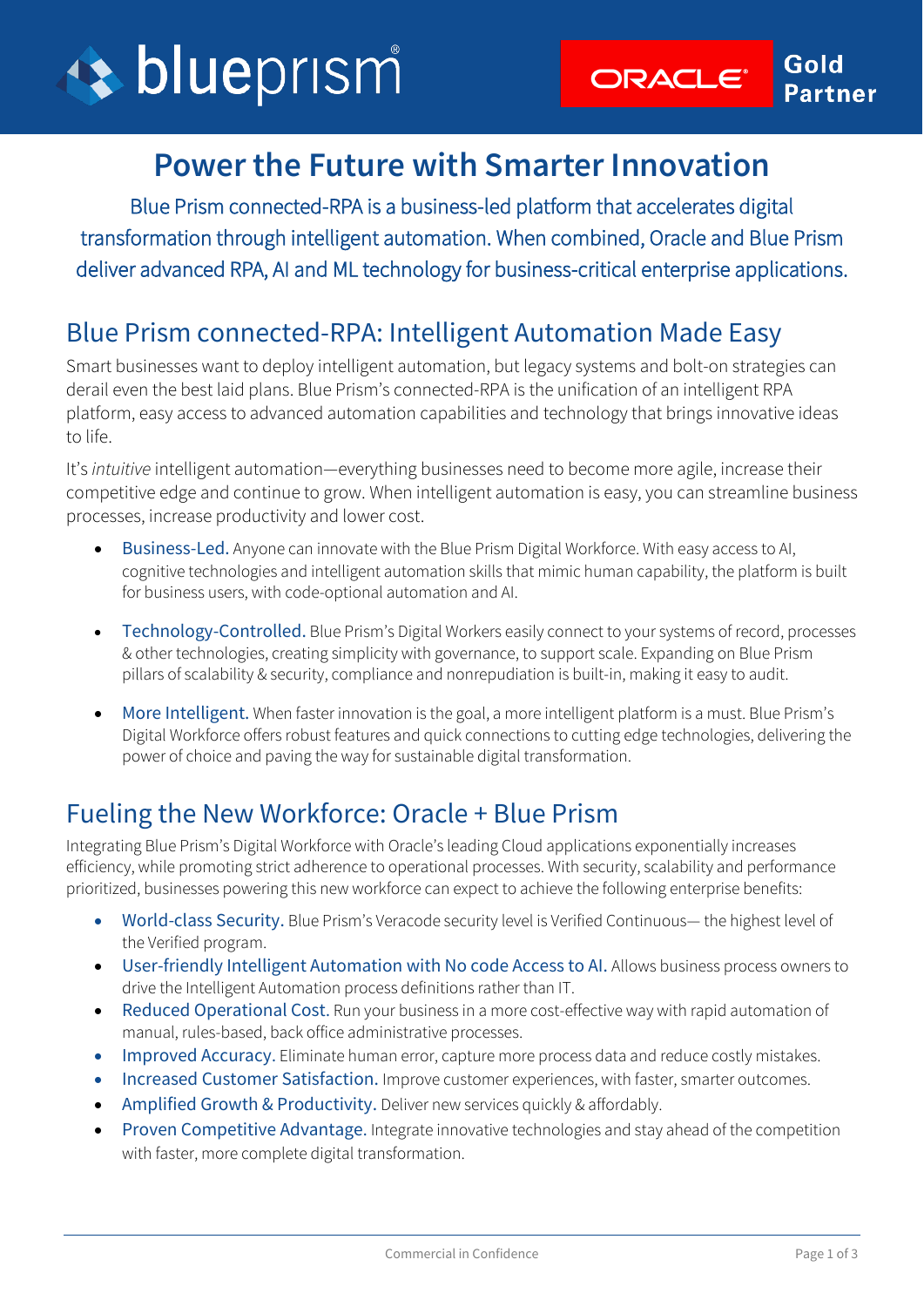## Streamline, Simplify & Execute at Scale

It's time to reimagine digital transformation with RPA initiatives that create quick wins - but deliver long-lasting value. Blue Prism's intelligent RPA platform enables business process owners to easily integrate with Oracle's entire portfolio of enterprise applications to create a Digital Workforce that works in concert with people to streamline and seamlessly execute secure business processes—and do it at scale.

## Tackling the Planet's Most Challenging Problems Together

Blue Prism works closely with Oracle's dedicated vertical organizations to combine deep domain industry expertise with innovative automations to solve the most complex business problems facing global industries – challenges such as helping banks shut down currency laundering channels used by drug traffickers and terrorists, and offering health science leaders new ways to more accurately analyze clinical data to bring new, innovative treatments to market faster and more safely.

#### Performance, Security & Power of Choice

The Blue Prism Digital Workforce brings smart innovation into workflows, improving business outcomes, increasing productivity and lowering cost. By performing what are currently manual, labor-intensive tasks, Blue Prism's Digital Workforce can exponentially increase efficiency, while adapting easily to new changing regulatory requirements.

This partnership not only provides flexibility and configurability for case management tasks, but also accelerates the ability to execute workflow with speed and precision, turning compliance into a competitive advantage.

#### Oracle Financial Crimes & Compliance Management (FCCM) Solutions (Financial Services [Global Business Unit \(FSGBU\)](https://www.oracle.com/industries/financial-services/)

- The ability to produce a clean audit trail is essential for regulated industries, and especially key when dealing with financial crimes investigations. A Digital Workforce requires the same security, oversight and governance as a human workforce. Automations can be managed from a single platform that includes non-repudiation functions for all collected logfiles—total and centralized control of all RPA processes. The result/output of logfiles can be used as audited evidence in financial investigation cases.
- Case management activities for financial crimes investigations are slow, incomplete and error

prone. By integrating Blue Prism into Oracle's Enterprise Case Management (ECM) platform, banks can dramatically improve investigative outcomes by training Digital Workers to handle a variety of tasks such as enriching cases through automated calls to legacy systems and external information services, derisking the "Know Your Customer" KYC onboarding process, and automating error-prone regulatory reporting processes.

• Expanding trade-based money laundering detection capabilities is a necessity. As global commerce increases, so does financial crime. Approximately 5% global GDP flows through over 3500 Free Trade Zones (FTZs) across the globe, posing a particularly difficult challenge for governments and financial institutions working with high volumes of paper-based and cash transactions that are not subject to typical tax and regulatory oversight. Digital Workers reduce the burdens on investigators and case managers, gathering structured and unstructured data, consolidating findings and flagging discrepancies.

*© 2019 Blue Prism Limited. "Blue Prism", the "Blue Prism" logo and Prism device are either trademarks or registered trademarks of Blue Prism Limited. All Rights Reserved.*